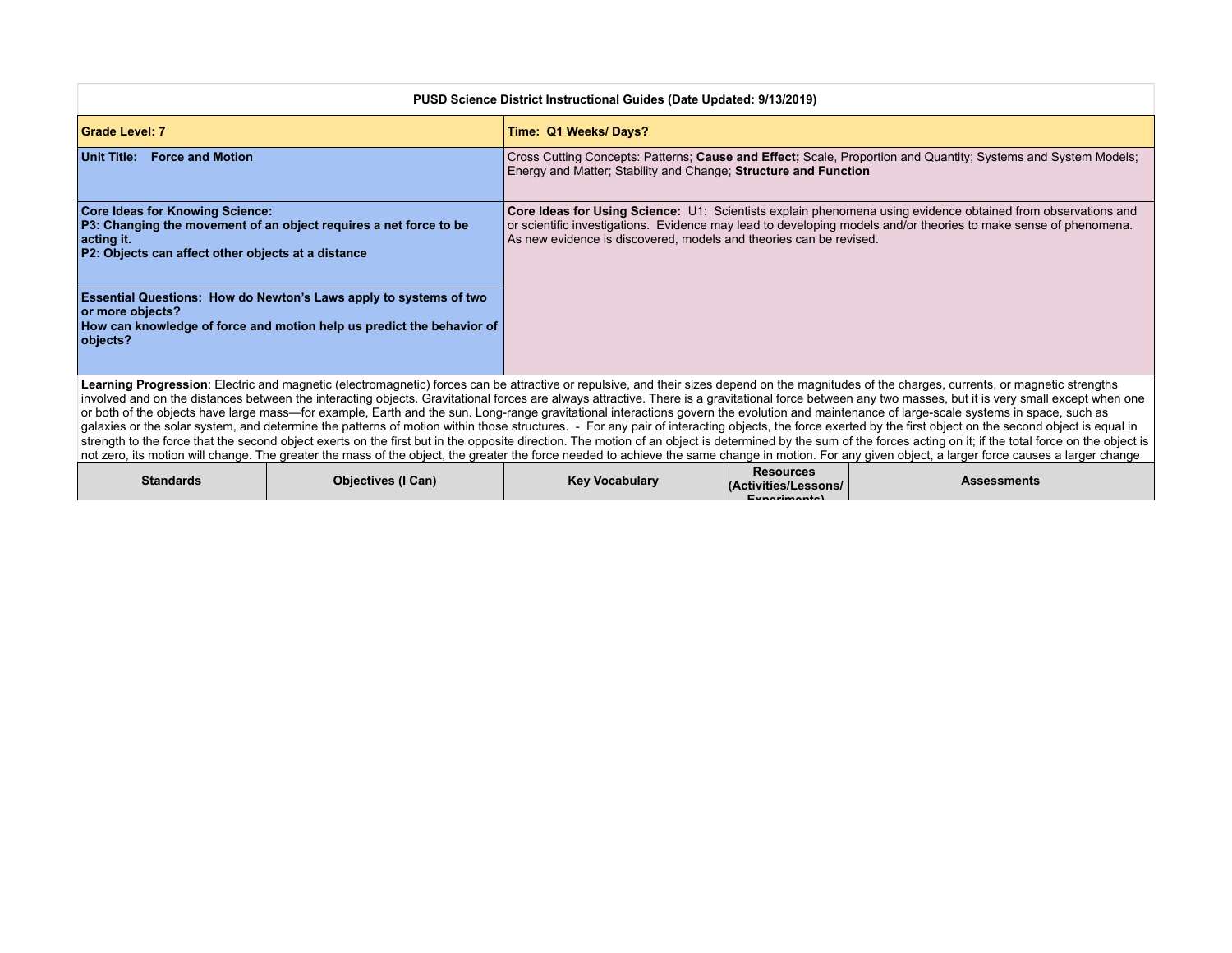| 7.P3U1.4 Use non-algebraic                                           |                                                                                      |                                   | PHET Simulation -                         |  |  |
|----------------------------------------------------------------------|--------------------------------------------------------------------------------------|-----------------------------------|-------------------------------------------|--|--|
| mathematics and computational                                        | I can determine the meaning of the                                                   | Motion                            | Forces and Motion                         |  |  |
| thinking to explain Newton's laws                                    | following terms through investigation:                                               | Force                             | <b>Basics</b>                             |  |  |
| of motion.                                                           | Force<br>Motion                                                                      | Mass<br>Orientation               | Broom Ball - Good                         |  |  |
|                                                                      |                                                                                      | <b>Balanced forces</b>            |                                           |  |  |
| 7.P2U1.2 Develop and use a                                           | Mass                                                                                 |                                   | Activity for                              |  |  |
| model to predict how forces act                                      |                                                                                      | Unbalanced forces                 | introducing the Laws<br>of Motion. Can be |  |  |
| on objects at a distance.                                            |                                                                                      | Friction                          |                                           |  |  |
|                                                                      | I can conduct an experiment to explore                                               | Proportional relationship between | used for students to                      |  |  |
|                                                                      | and describe balanced and unbalanced                                                 | mass and acceleration             | create their own                          |  |  |
|                                                                      | forces.                                                                              | <b>Newtons</b>                    | "rules" for the                           |  |  |
|                                                                      |                                                                                      | Force fields                      | movement of objects                       |  |  |
|                                                                      | I can explain the conditions under which                                             | Weight                            | based off<br>observations from            |  |  |
|                                                                      | an object will continue in its state of<br>motion (Newton's 1st Law of Motion)       | Distance                          | the game.                                 |  |  |
|                                                                      |                                                                                      | Energy transfer<br>Inertia        |                                           |  |  |
|                                                                      |                                                                                      | Acceleration                      | PHET Simulation-                          |  |  |
|                                                                      | I can explain how the acceleration of a<br>body is dependent on its mass and the net | Gravity                           | Gravity & Force Lab-                      |  |  |
|                                                                      | applied force (Newton's 2nd Law of                                                   | <b>Gravitational force</b>        | Newton's 3rd Law                          |  |  |
|                                                                      | Motion). (CC:Patterns, Cause & Effect)                                               |                                   |                                           |  |  |
|                                                                      |                                                                                      |                                   |                                           |  |  |
|                                                                      | I can determine the meaning of the                                                   |                                   |                                           |  |  |
|                                                                      | following terms through investigation:                                               |                                   |                                           |  |  |
|                                                                      | Inertia                                                                              |                                   |                                           |  |  |
|                                                                      | Mass                                                                                 |                                   |                                           |  |  |
|                                                                      |                                                                                      |                                   |                                           |  |  |
|                                                                      | I can explain forces as interactions                                                 |                                   |                                           |  |  |
|                                                                      | between bodies (Newton's 3rd Law of                                                  |                                   |                                           |  |  |
|                                                                      |                                                                                      |                                   |                                           |  |  |
|                                                                      |                                                                                      |                                   |                                           |  |  |
|                                                                      |                                                                                      |                                   |                                           |  |  |
|                                                                      |                                                                                      |                                   |                                           |  |  |
|                                                                      |                                                                                      |                                   |                                           |  |  |
|                                                                      |                                                                                      |                                   |                                           |  |  |
|                                                                      |                                                                                      |                                   |                                           |  |  |
|                                                                      |                                                                                      |                                   |                                           |  |  |
|                                                                      |                                                                                      |                                   |                                           |  |  |
|                                                                      |                                                                                      |                                   |                                           |  |  |
|                                                                      |                                                                                      |                                   |                                           |  |  |
|                                                                      |                                                                                      |                                   |                                           |  |  |
|                                                                      |                                                                                      |                                   |                                           |  |  |
|                                                                      |                                                                                      |                                   |                                           |  |  |
|                                                                      |                                                                                      |                                   |                                           |  |  |
|                                                                      |                                                                                      |                                   |                                           |  |  |
|                                                                      |                                                                                      |                                   |                                           |  |  |
|                                                                      |                                                                                      |                                   |                                           |  |  |
|                                                                      |                                                                                      |                                   |                                           |  |  |
| PUSD Science District Instructional Guides (Date Updated: 9/13/2019) |                                                                                      |                                   |                                           |  |  |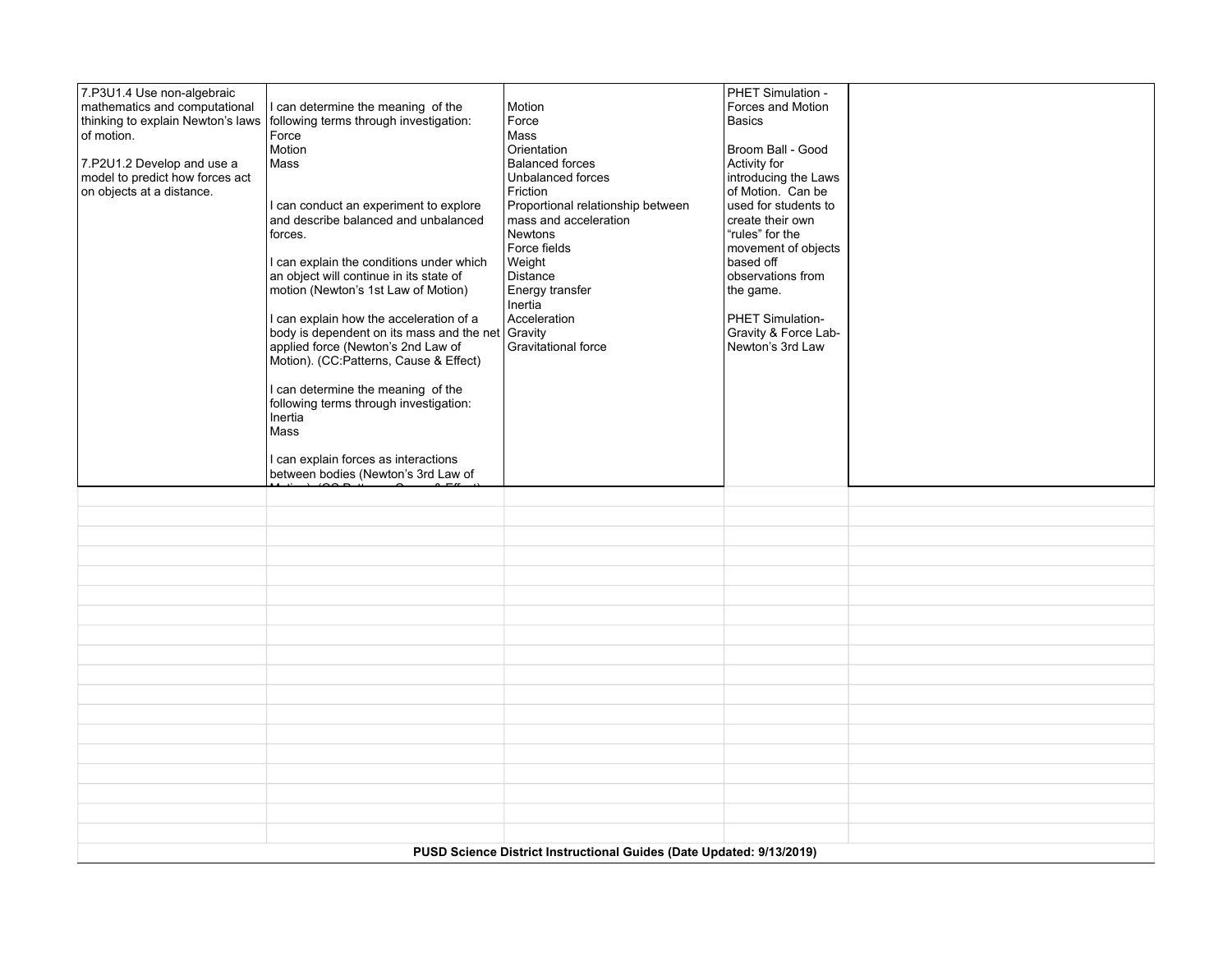| Grade Level: 7                                                                                                                                 |                                                                                                                                                                                                                               | Time: Q2 Weeks/Days?                                                                                                                                                              |                                                         |                                                                                                                                                                                                                                                                                                                                                                                                                                                                                                                                                                        |
|------------------------------------------------------------------------------------------------------------------------------------------------|-------------------------------------------------------------------------------------------------------------------------------------------------------------------------------------------------------------------------------|-----------------------------------------------------------------------------------------------------------------------------------------------------------------------------------|---------------------------------------------------------|------------------------------------------------------------------------------------------------------------------------------------------------------------------------------------------------------------------------------------------------------------------------------------------------------------------------------------------------------------------------------------------------------------------------------------------------------------------------------------------------------------------------------------------------------------------------|
| <b>Unit Title:</b>                                                                                                                             | <b>Electromagnetic and Gravitational Forces</b>                                                                                                                                                                               | Cross Cutting Concepts: Patterns; Cause and Effect; Scale, Proportion and Quantity; Systems and System Models;<br>Energy and Matter; Stability and Change; Structure and Function |                                                         |                                                                                                                                                                                                                                                                                                                                                                                                                                                                                                                                                                        |
| <b>Core Ideas for Knowing Science:</b><br>P2: Objects can affect other objects at a distance<br>between objects and within systems of objects? | P3: Changing the movement of an object reguires a net force to be acting it.<br><b>Essential Questions: How can one describe physical interactions</b><br>How can energy be transferred from one object or system to another? | <b>Core Ideas for Using Science:</b> P3: Changing the movement of an object requires a net force to be acting it.<br>P2: Objects can affect other objects at a distance           |                                                         |                                                                                                                                                                                                                                                                                                                                                                                                                                                                                                                                                                        |
|                                                                                                                                                | scale systems in space, such as galaxies or the solar system, and determine the patterns of motion within those structures.                                                                                                   |                                                                                                                                                                                   |                                                         | Learning Progression: Electric and magnetic (electromagnetic) forces can be attractive or repulsive, and their sizes depend on the magnitudes of the charges, currents, or magnetic<br>strengths involved and on the distances between the interacting objects. Gravitational forces are always attractive. There is a gravitational force between any two masses, but it is very<br>small except when one or both of the objects have large mass—for example, Earth and the sun. Long-range gravitational interactions govern the evolution and maintenance of large- |
| <b>Standards</b>                                                                                                                               | <b>Objectives (I Can)</b>                                                                                                                                                                                                     | <b>Key Vocabulary</b>                                                                                                                                                             | <b>Resources</b><br>Activities/Lessons/<br>Experiments) | <b>Assessments</b>                                                                                                                                                                                                                                                                                                                                                                                                                                                                                                                                                     |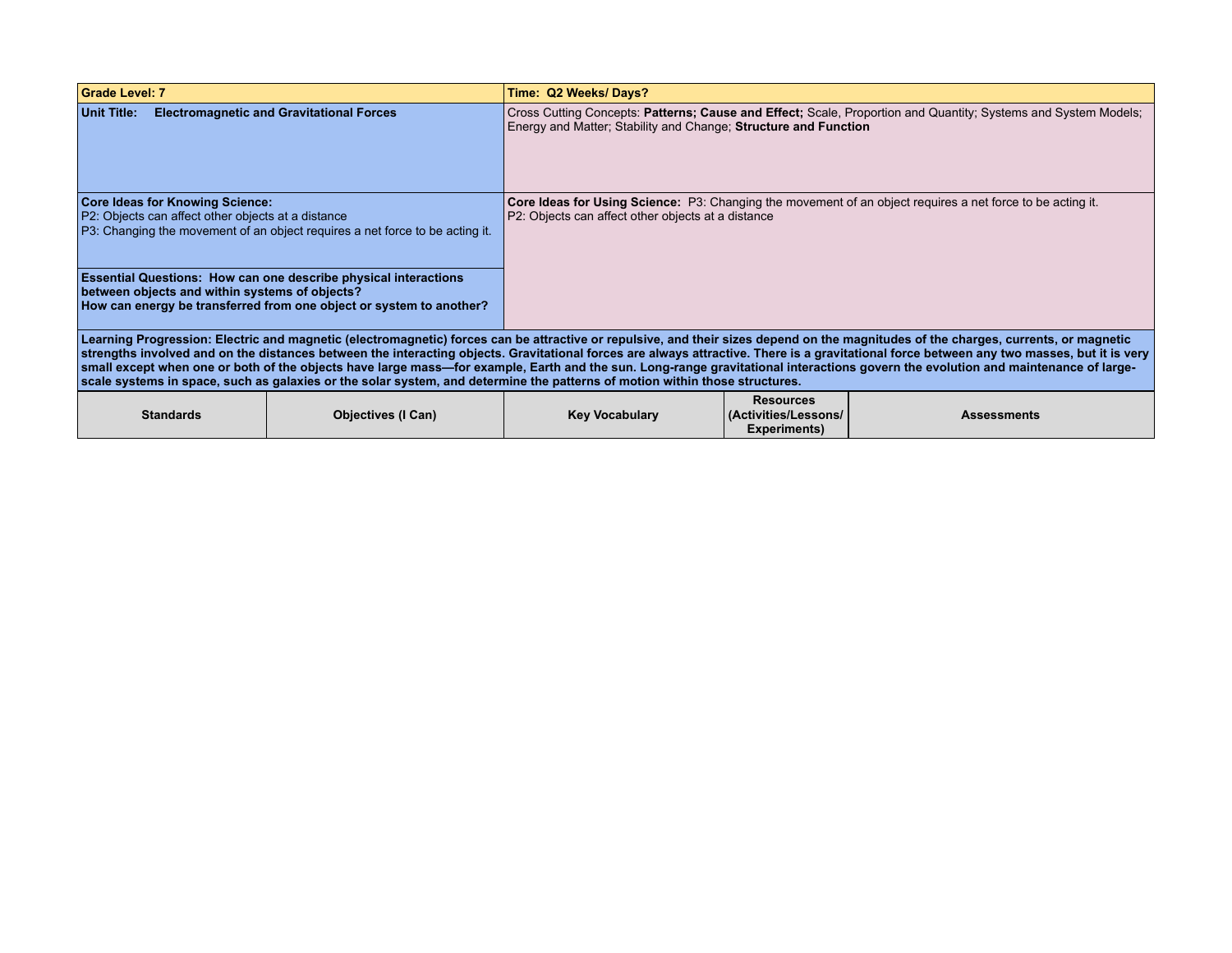| hydrosphere, and geosphere) interact?                                                                                                                                                                                                                                                                                   | Essential Questions: How do Earth's major systems (atmosphere,                                                                                                                                                                                                                                                                                                                                           |                                                                                                                                                                                                                                                                                   |                                                                                                                                                                                                                                                                     |                                                                                                                                                                                                                                  |
|-------------------------------------------------------------------------------------------------------------------------------------------------------------------------------------------------------------------------------------------------------------------------------------------------------------------------|----------------------------------------------------------------------------------------------------------------------------------------------------------------------------------------------------------------------------------------------------------------------------------------------------------------------------------------------------------------------------------------------------------|-----------------------------------------------------------------------------------------------------------------------------------------------------------------------------------------------------------------------------------------------------------------------------------|---------------------------------------------------------------------------------------------------------------------------------------------------------------------------------------------------------------------------------------------------------------------|----------------------------------------------------------------------------------------------------------------------------------------------------------------------------------------------------------------------------------|
| <b>Core Ideas for Knowing Science:</b><br>E1: The composition of the Earth and its atmosphere and the natural<br>and human processes occurring within them shape the Earth's surface<br>and its climate.                                                                                                                |                                                                                                                                                                                                                                                                                                                                                                                                          | As new evidence is discovered, models and theories can be revised.                                                                                                                                                                                                                |                                                                                                                                                                                                                                                                     | Core Ideas for Using Science: U1: Scientists explain phenomena using evidence obtained from observations and<br>or scientific investigations. Evidence may lead to developing models and or theories to make sense of phenomena. |
| Abiotic Energy Flow (1 of 3)<br>Unit Title:                                                                                                                                                                                                                                                                             |                                                                                                                                                                                                                                                                                                                                                                                                          | Cross Cutting Concepts: Patterns; Cause and Effect; Systems and System Models; Energy and Matter; Structure<br>and Function                                                                                                                                                       |                                                                                                                                                                                                                                                                     |                                                                                                                                                                                                                                  |
| <b>Grade Level: 7</b>                                                                                                                                                                                                                                                                                                   |                                                                                                                                                                                                                                                                                                                                                                                                          | Time: Q3 Weeks/Days?                                                                                                                                                                                                                                                              |                                                                                                                                                                                                                                                                     |                                                                                                                                                                                                                                  |
|                                                                                                                                                                                                                                                                                                                         | I can identify trends and patterns to<br>explain the relationship between distance<br>and magnetic strength.<br>I can define attractive and repulsive<br>forces.<br>I can compare and contrast attractive and<br>repulsive forces.                                                                                                                                                                       | magnetic composition<br>Magnetic forces<br>Magnetic poles<br>Magnetic fields<br>Magnetic attraction<br>static electricity<br>circuits<br>conductors<br>Insulators<br>electric charge (protons, electrons)<br>magnitude of charge<br>electromagnet<br>current<br>magnetic strength | Reading with Review<br><b>NGSS</b><br>Electromagnetic<br><b>Relationships Activity</b><br>Earth's Magnetic<br><b>Field Reading</b>                                                                                                                                  |                                                                                                                                                                                                                                  |
| 7.P2U1.1 Collect and analyze<br>data demonstrating how<br>electromagnetic forces can be<br>attractive or repulsive and can<br>vary in strength.<br>7.P3U1.3 Plan and carry out an<br>investigation that can support an<br>evidence-based explanation of<br>how objects on Earth are<br>affected by gravitational force. | I can conduct an investigation to identify<br>properties of magnets addressing the<br>following:<br>Size<br>Magnitude (strength)<br>Attraction (positive and negative charges)<br>Repulsion<br>I can conduct an investigation to identify<br>properties of electromagnets addressing<br>the following:<br><b>Size</b><br>Magnitude (strength)<br>Attraction (positive and negative charges)<br>Repulsion | Electromagnetic<br>Force<br>Attract<br>Attraction<br>Repel<br>Repulsive<br>Proportional<br>Magnitude<br>Charge<br>Resistance<br>Currents<br>Gravity<br>Mass<br>Weight Mass-dependent<br>Interactions<br>Trends                                                                    | PHET Simulation-<br>Electromagnetic<br>Forces<br><b>PHET Simulation-</b><br><b>Magnetic Fields</b><br>DiscoveryEducation<br>Key Phrases:<br>"Magnetic Forces"<br>"Electromagnets"<br>Discovery of<br>Electromagnetism -<br>Article about Oersted<br>Electromagnetic |                                                                                                                                                                                                                                  |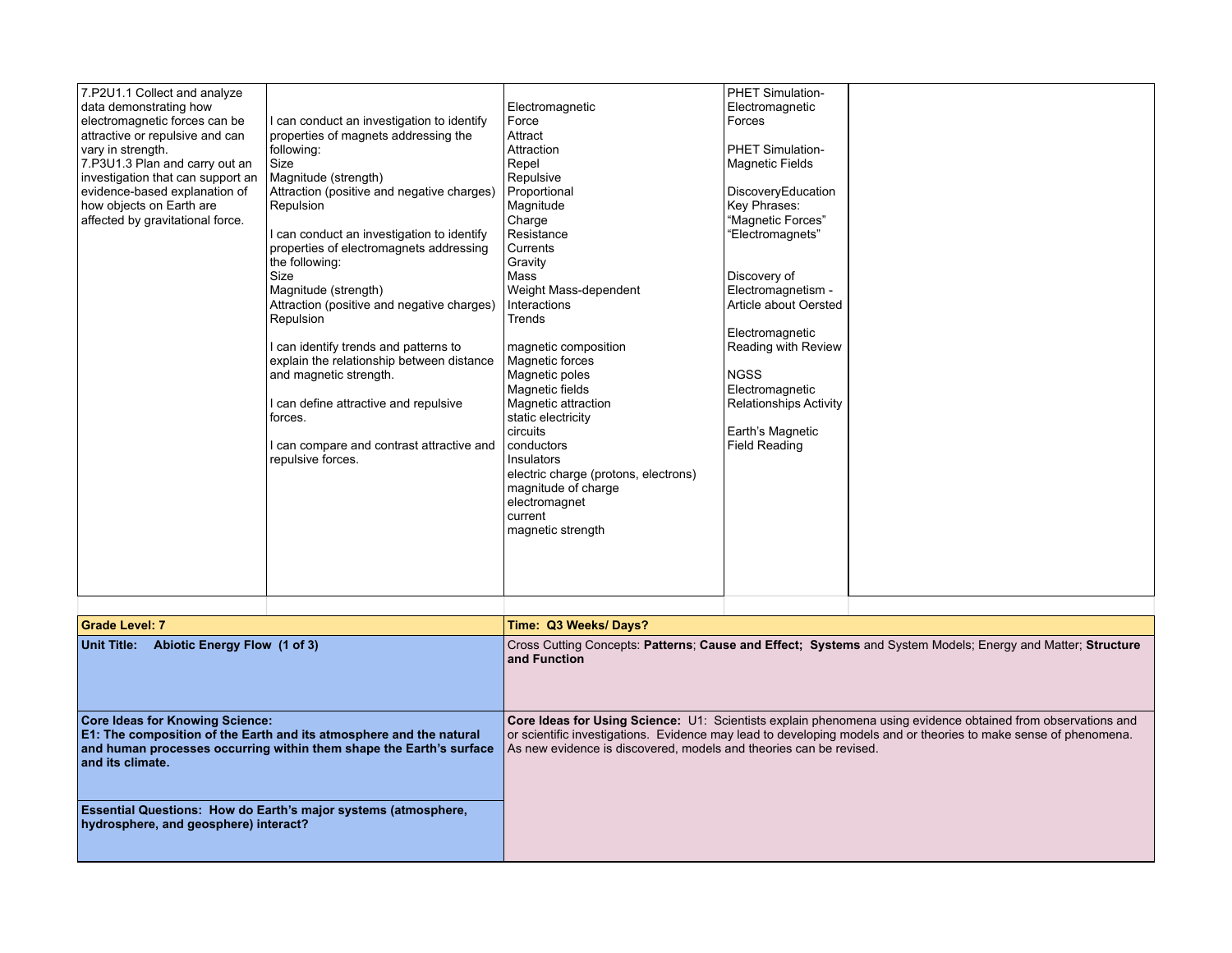**Learning Progression: Earth processes are the result of energy flowing and matter cycling within and among the planet's systems. This energy is derived from the sun and Earth's hot interior. The energy that flows and matter that cycles produce chemical and physical changes in Earth's materials and living organisms.(p.181) Radioactive decay of material inside the Earth since it was formed is its internal source of energy. Radiation from the Sun provides the energy that enables plants containing chlorophyll to make glucose through the process of photosynthesis. (p. 24)**

| <b>Standards</b>                                                                                                                       | <b>Objectives (I Can)</b>                                                                                                                                                                                                                                                                                                                                                                                                                                                                                                                                                                                                                                                                                                                                                                | <b>Key Vocabulary</b>                                                                                                                                | <b>Resources</b><br>(Activities/Lessons/<br><b>Experiments)</b> | <b>Assessments</b> |
|----------------------------------------------------------------------------------------------------------------------------------------|------------------------------------------------------------------------------------------------------------------------------------------------------------------------------------------------------------------------------------------------------------------------------------------------------------------------------------------------------------------------------------------------------------------------------------------------------------------------------------------------------------------------------------------------------------------------------------------------------------------------------------------------------------------------------------------------------------------------------------------------------------------------------------------|------------------------------------------------------------------------------------------------------------------------------------------------------|-----------------------------------------------------------------|--------------------|
| 7.E1U1.5 Construct a model that<br>shows the cycling of matter and<br>flow of energy in the atmosphere,<br>hydrosphere, and geosphere. | I can describe physical and chemical<br>changes of matter in Earth's materials<br>including the following:<br>Rock cycle<br>Water cycle<br>I can describe the flow of energy in the<br>atmosphere.<br>I can compare and contrast rocks and<br>minerals. (how they form, where they are<br>formed, etc.)<br>I can explain the rock cycle.<br>I can distinguish the components and<br>characteristics of the rock cycle for the<br>following types of rocks:<br>igneous<br>metamorphic<br>sedimentary<br>I can identify and describe the following:<br>atmosphere<br>hydrosphere<br>geosphere<br>I can describe the properties and the<br>composition of the layers of the<br>atmosphere.<br>I can create a model demonstrating the<br>flow of energy through Earth's abiotic<br>features. | Chemical changes<br>Physical changes<br>Radioactive decay<br>atmosphere<br>hydrosphere<br>geosphere<br>hydrologic cycles<br>Volcano<br>Magma<br>Lava |                                                                 |                    |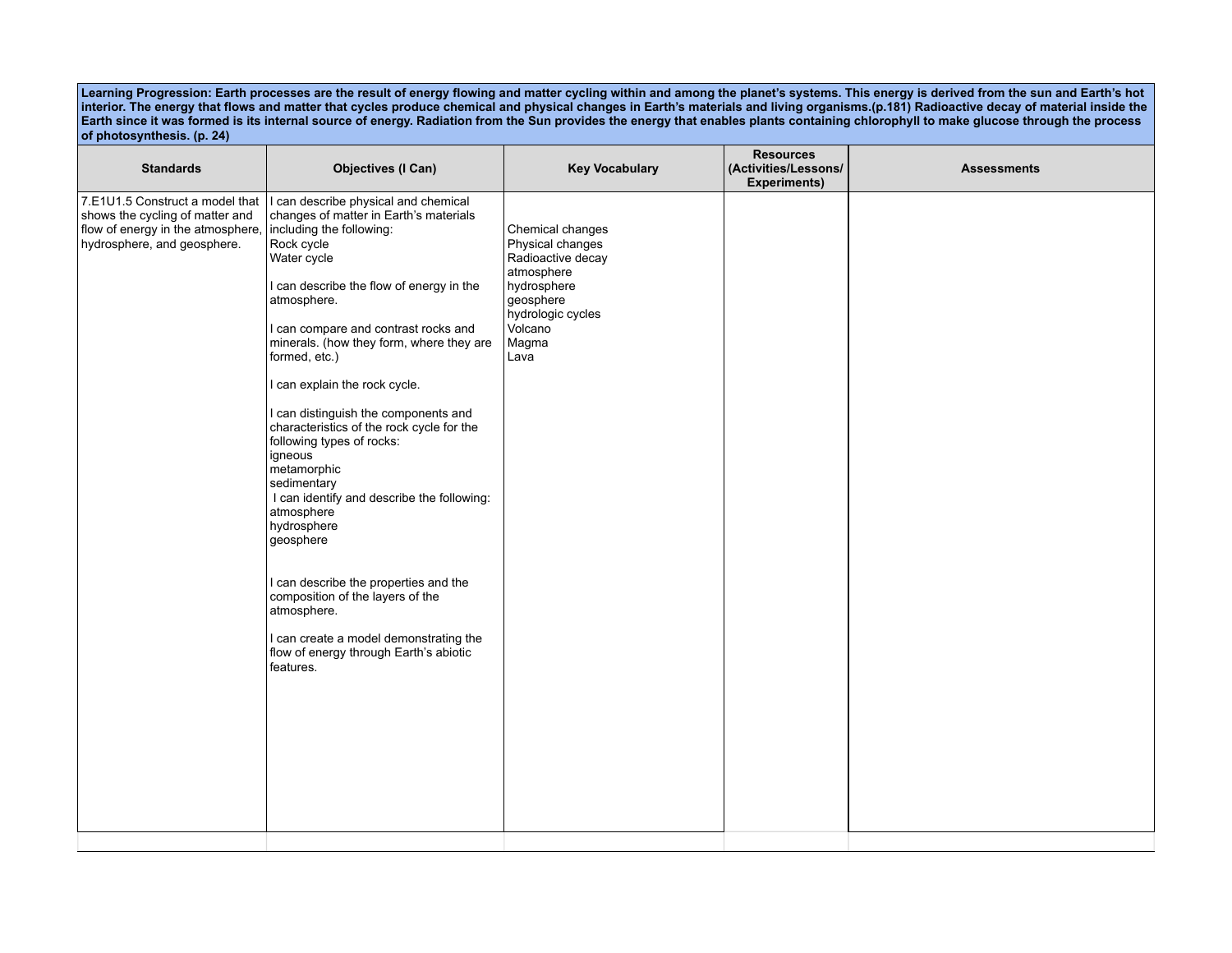| Grade Level: 7                                             |                                                                                                                                                                            | Time: Q3 Weeks/Days?                                                                                                                                                                                                                                                                                   |                                                          |                                                                                                                                                                                                                                                                                                                                                                                 |  |
|------------------------------------------------------------|----------------------------------------------------------------------------------------------------------------------------------------------------------------------------|--------------------------------------------------------------------------------------------------------------------------------------------------------------------------------------------------------------------------------------------------------------------------------------------------------|----------------------------------------------------------|---------------------------------------------------------------------------------------------------------------------------------------------------------------------------------------------------------------------------------------------------------------------------------------------------------------------------------------------------------------------------------|--|
| Abiotic Energy Flow (2 of 3)<br><b>Unit Title:</b>         |                                                                                                                                                                            | Cross Cutting Concepts: Patterns; Cause and Effect; scale, proportion and quantity; Systems and System Models;<br>Energy and Matter; stability and change; Structure and Function                                                                                                                      |                                                          |                                                                                                                                                                                                                                                                                                                                                                                 |  |
| <b>Core Ideas for Knowing Science:</b><br>and its climate. | <b>E1: The composition of the Earth and its atmosphere and the natural</b><br>and human processes occurring within them shape the Earth's surface                          | Core Ideas for Using Science: U1: Scientists explain phenomena using evidence obtained from observations and<br>or scientific investigations. Evidence may lead to developing models and or theories to make sense of phenomena.<br>As new evidence is discovered, models and theories can be revised. |                                                          |                                                                                                                                                                                                                                                                                                                                                                                 |  |
| change over time?                                          | <b>Essential Questions: How do the materials in and on Earth's crust</b><br>How does the movement of tectonic plates impact the surface of Earth?                          |                                                                                                                                                                                                                                                                                                        |                                                          |                                                                                                                                                                                                                                                                                                                                                                                 |  |
|                                                            | ancient land and water patterns, based on investigations of rocks and fossils, make clear how Earth's plates have moved great distances, collided, and spread apart. (p. 1 |                                                                                                                                                                                                                                                                                                        |                                                          | Learning Progression: Plate tectonics is the unifying theory that explains the past and current movements of the rocks at Earth's surface and provides a framework for understanding<br>its geological history. Plate movements are responsible for most continental and ocean floor features and for the distribution of most rocks and minerals within Earth's crust. Maps of |  |
| <b>Standards</b>                                           | <b>Objectives (I Can)</b>                                                                                                                                                  | <b>Key Vocabulary</b>                                                                                                                                                                                                                                                                                  | <b>Resources</b><br>(Activities/Lessons/<br>Experiments) | <b>Assessments</b>                                                                                                                                                                                                                                                                                                                                                              |  |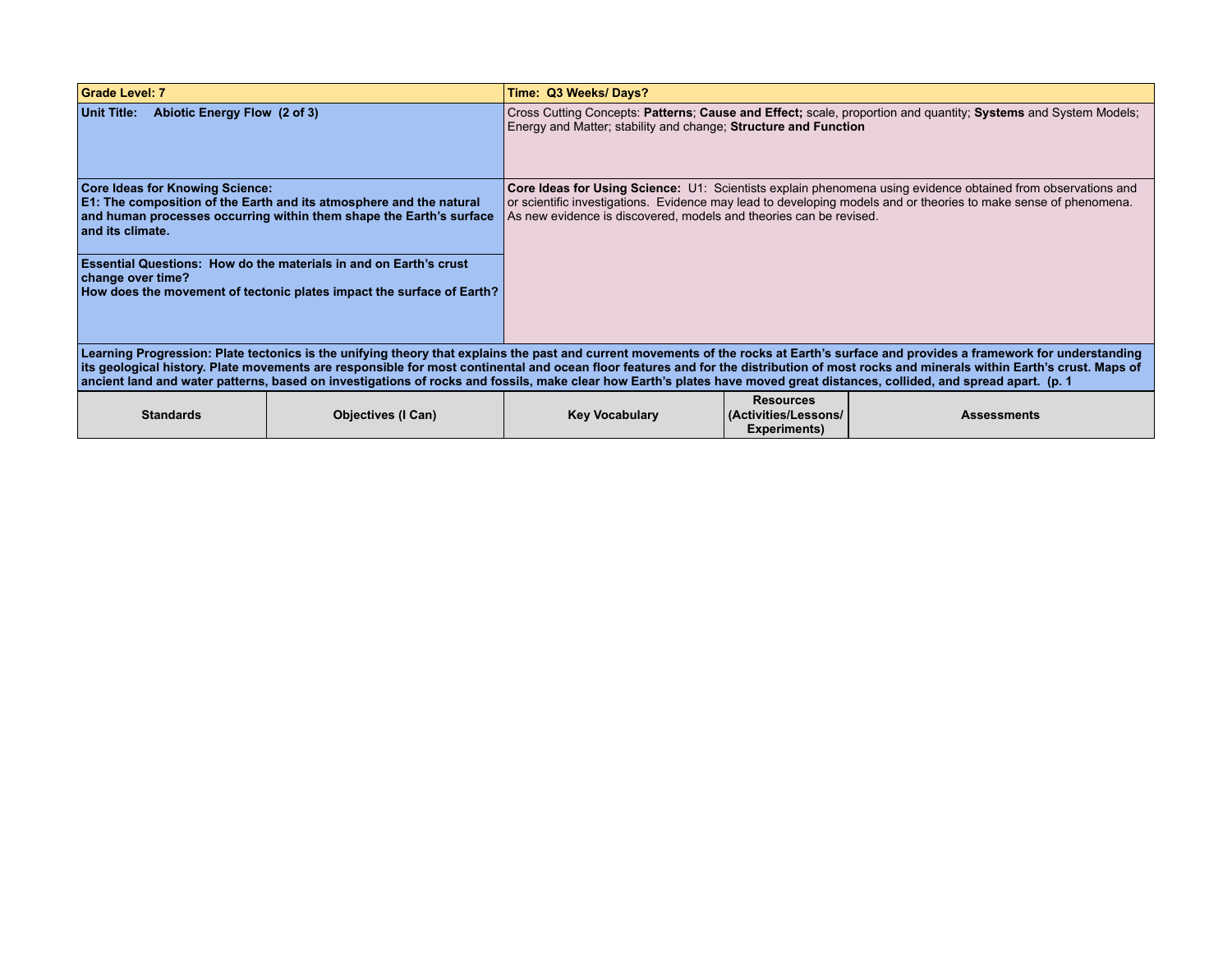| 7.E1U1.6 Construct a model to   | I can analyze the evidence that              | Continental Crust                 |  |
|---------------------------------|----------------------------------------------|-----------------------------------|--|
| explain how the distribution of | lithospheric plate movements occur.          | Oceanic Crust                     |  |
| fossils and rocks, continental  |                                              | <b>Continental Drift</b>          |  |
| shapes, and seafloor structures | I can explain lithospheric plate movement    | Pangaea                           |  |
| provides evidence of the past   | as a result of convection.                   | Mid Ocean Ridges                  |  |
| plate motions.                  |                                              | Ocean Trenches                    |  |
|                                 | I can create a model of plate boundary       | Sea Floor Spreading               |  |
|                                 | movements to their resulting landforms,      | Divergent Boundary                |  |
|                                 | including:                                   | Transform Boundary                |  |
|                                 | mountains                                    | Continental-Continental Collision |  |
|                                 | faults                                       | Oceanic-Oceanic Subduction        |  |
|                                 | rift valleys                                 | Oceanic-Continental Subduction    |  |
|                                 | trenches                                     | Earthquake                        |  |
|                                 | volcanoes                                    | Seismic waves                     |  |
|                                 |                                              | Focus                             |  |
|                                 |                                              |                                   |  |
|                                 |                                              | Epicenter                         |  |
|                                 | I can interpret how the rock record shows    | Volcano Lithosphere               |  |
|                                 | that environmental conditions have           | Crust                             |  |
|                                 | changed over geologic and recent time to     | Seafloor                          |  |
|                                 | formulate conclusions.                       | Fossil record                     |  |
|                                 |                                              | <b>Hot Spots</b>                  |  |
|                                 | I can describe how the fossil record shows I | Subduction                        |  |
|                                 | that environmental conditions have           | Convergent                        |  |
|                                 | changed over geologic and recent time.       | Transverse                        |  |
|                                 | I can conceptualize of the following plate   | Mountains                         |  |
|                                 | boundaries:                                  | Faults                            |  |
|                                 | Divergent                                    | Rift valleys                      |  |
|                                 | Convergent                                   | Trenches                          |  |
|                                 | Transverse                                   |                                   |  |
|                                 |                                              |                                   |  |
|                                 | I can compare and contrast the               |                                   |  |
|                                 | connection between the fossil record and     |                                   |  |
|                                 | plate tectonics.                             |                                   |  |
|                                 |                                              |                                   |  |
|                                 | I can describe the distribution of seafloor  |                                   |  |
|                                 | structures (e.g., volcanic ridges at the     |                                   |  |
|                                 | centers of oceans, trenches at the edges     |                                   |  |
|                                 | of continents)                               |                                   |  |
|                                 |                                              |                                   |  |
|                                 | I can make connections on the patterns of    |                                   |  |
|                                 | ages of rocks of the seafloor (youngest      |                                   |  |
|                                 | ages at the ridge, oldest ages at the        |                                   |  |
|                                 | trenches) by analyzing inquiry data and/or   |                                   |  |
|                                 | scientific diagrams.                         |                                   |  |
|                                 | I can evaluate the relationship between      |                                   |  |
|                                 | new crust formation and the destruction of   |                                   |  |
|                                 | seafloor trenches in relation to the fossil  |                                   |  |
|                                 | record as a system.                          |                                   |  |
|                                 |                                              |                                   |  |
|                                 |                                              |                                   |  |
|                                 |                                              |                                   |  |
|                                 |                                              |                                   |  |
|                                 |                                              |                                   |  |
|                                 |                                              |                                   |  |
|                                 |                                              |                                   |  |
|                                 |                                              |                                   |  |
|                                 |                                              |                                   |  |
|                                 |                                              |                                   |  |
|                                 |                                              |                                   |  |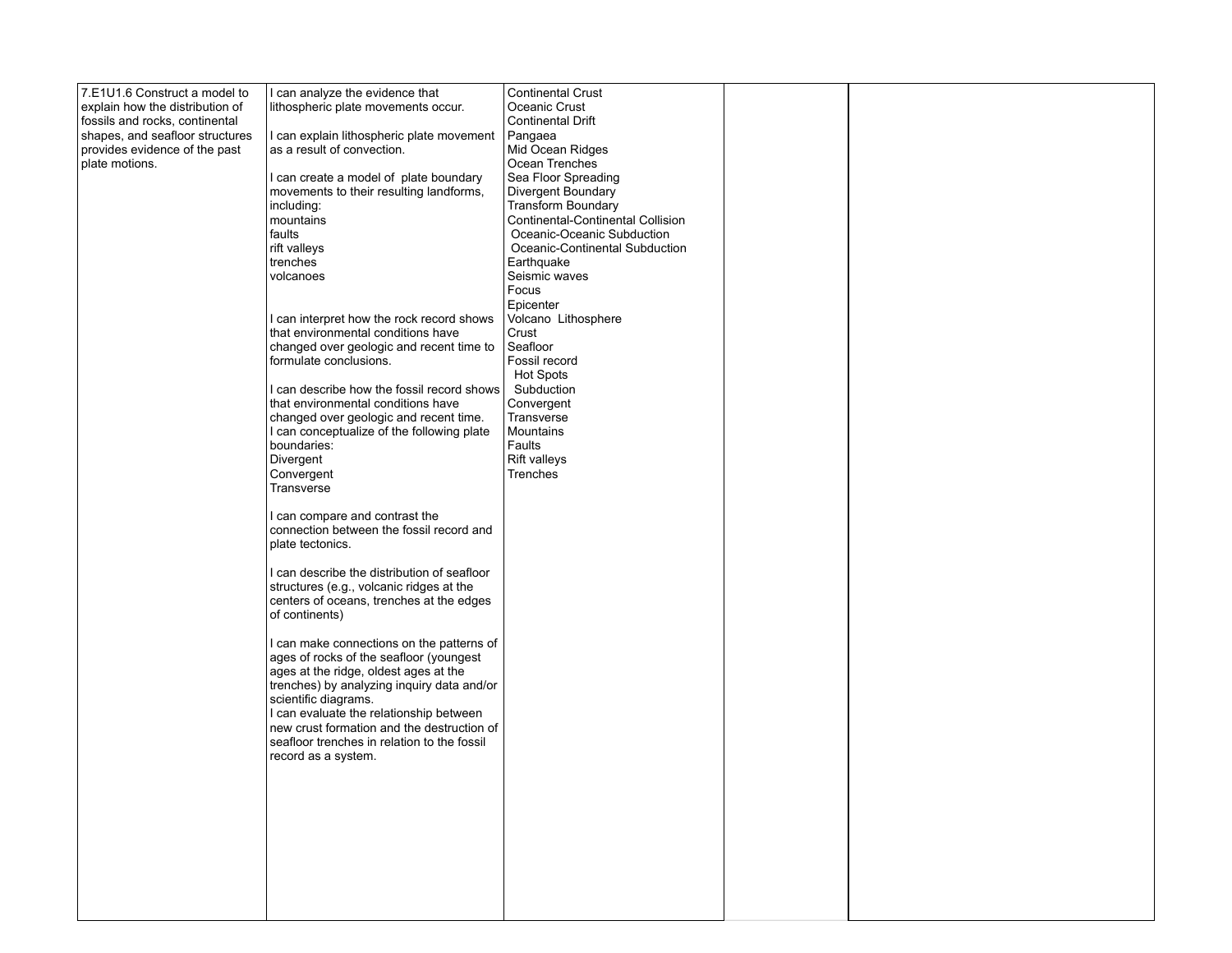| Grade Level: 7                                                              |                                                                                                                                                                                                                                                                                                                                                                                                                                                                                                                                                                                                                                                                                                                                                            | Time: Q3 Weeks/Days?                                                                                                                                                                                                                                                                                   |                                                                 |                    |  |
|-----------------------------------------------------------------------------|------------------------------------------------------------------------------------------------------------------------------------------------------------------------------------------------------------------------------------------------------------------------------------------------------------------------------------------------------------------------------------------------------------------------------------------------------------------------------------------------------------------------------------------------------------------------------------------------------------------------------------------------------------------------------------------------------------------------------------------------------------|--------------------------------------------------------------------------------------------------------------------------------------------------------------------------------------------------------------------------------------------------------------------------------------------------------|-----------------------------------------------------------------|--------------------|--|
| Abiotic Energy Flow (3 of 3)<br>Unit Title:                                 |                                                                                                                                                                                                                                                                                                                                                                                                                                                                                                                                                                                                                                                                                                                                                            | Cross Cutting Concepts: Patterns; Cause and Effect; scale, proportion and quantity; Systems and System Models;<br>Energy and Matter; Structure and Function                                                                                                                                            |                                                                 |                    |  |
| them shape the Earth's surface and its climate.                             | Core Ideas for Knowing Science: E1 The composition of the Earth and<br>its atmosphere and the natural and human processes occurring within                                                                                                                                                                                                                                                                                                                                                                                                                                                                                                                                                                                                                 | Core Ideas for Using Science: U1: Scientists explain phenomena using evidence obtained from observations and<br>or scientific investigations. Evidence may lead to developing models and or theories to make sense of phenomena.<br>As new evidence is discovered, models and theories can be revised. |                                                                 |                    |  |
| <b>Essential Questions:</b><br>What factors interact and influence weather? |                                                                                                                                                                                                                                                                                                                                                                                                                                                                                                                                                                                                                                                                                                                                                            |                                                                                                                                                                                                                                                                                                        |                                                                 |                    |  |
| keeping it habitable. (p. 188)                                              | Learning Progression: Weather and climate are influenced by interactions involving sunlight, the ocean, the atmosphere, ice, landforms, and living things. These interactions vary with<br>Iatitude, altitude, and local and regional geography, all of which can affect oceanic and atmospheric flow patterns. Because these patterns are so complex, weather can be predicted<br>only probabilistically. The ocean exerts a major influence on weather and climate by absorbing energy from the sun, releasing it over time, and globally redistributing it through ocean<br>currents. Greenhouse gases in the atmosphere absorb and retain the energy radiated from land and ocean surfaces, thereby regulating Earth's average surface temperature and |                                                                                                                                                                                                                                                                                                        |                                                                 |                    |  |
| <b>Standards</b>                                                            | <b>Objectives (I Can)</b>                                                                                                                                                                                                                                                                                                                                                                                                                                                                                                                                                                                                                                                                                                                                  | <b>Key Vocabulary</b>                                                                                                                                                                                                                                                                                  | <b>Resources</b><br>(Activities/Lessons/<br><b>Experiments)</b> | <b>Assessments</b> |  |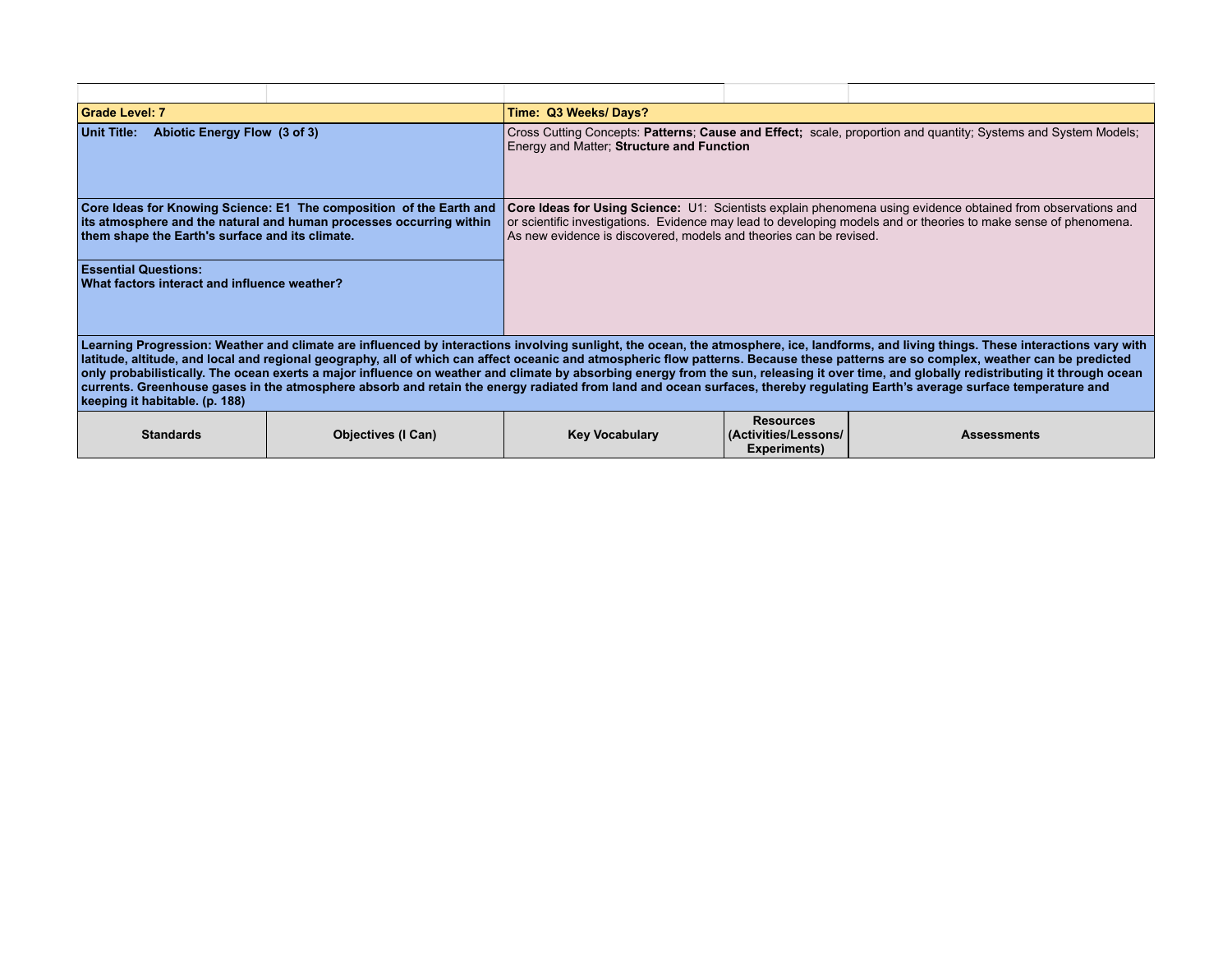| 7.E1U2.7 Analyze and interpret<br>data to construct an explanation<br>for how advances in technology<br>has improved weather prediction. Ocean | I can identify the impact of the following<br>factors on weather and climate:<br>Sunlight<br>Atmosphere<br>Ice<br>Landforms<br>Living things<br>I can describe how oceanic and<br>atmospheric flow patterns are impacted<br>by:<br>Latitude<br>Altitude<br>Geography<br>I can compare and contrast the past and<br>current technologies used to predict<br>weather.<br>I can describe greenhouse gases and<br>their effect on Earth.<br>I can evaluate the impact of energy<br>radiated from land and ocean surfaces on<br>Earth.<br>I can analyze and interpret data that<br>shows evidence of changes in Earth's<br>climate | Climate<br>Greenhouse gases<br>Latitude<br>Altitude<br>Atmosphere<br>Weather<br>sunlight ocean |  |  |
|------------------------------------------------------------------------------------------------------------------------------------------------|-------------------------------------------------------------------------------------------------------------------------------------------------------------------------------------------------------------------------------------------------------------------------------------------------------------------------------------------------------------------------------------------------------------------------------------------------------------------------------------------------------------------------------------------------------------------------------------------------------------------------------|------------------------------------------------------------------------------------------------|--|--|
|------------------------------------------------------------------------------------------------------------------------------------------------|-------------------------------------------------------------------------------------------------------------------------------------------------------------------------------------------------------------------------------------------------------------------------------------------------------------------------------------------------------------------------------------------------------------------------------------------------------------------------------------------------------------------------------------------------------------------------------------------------------------------------------|------------------------------------------------------------------------------------------------|--|--|

| <b>Grade Level: 7</b>               | Time: Q4 Weeks/Days? |                                                                                                                                                             |  |  |
|-------------------------------------|----------------------|-------------------------------------------------------------------------------------------------------------------------------------------------------------|--|--|
| Unit Title: Biotic Systems (1 of 2) |                      | Cross Cutting Concepts: Patterns; Cause and Effect; scale, proportion and quantity; Systems and System Models;<br>Energy and Matter; Structure and Function |  |  |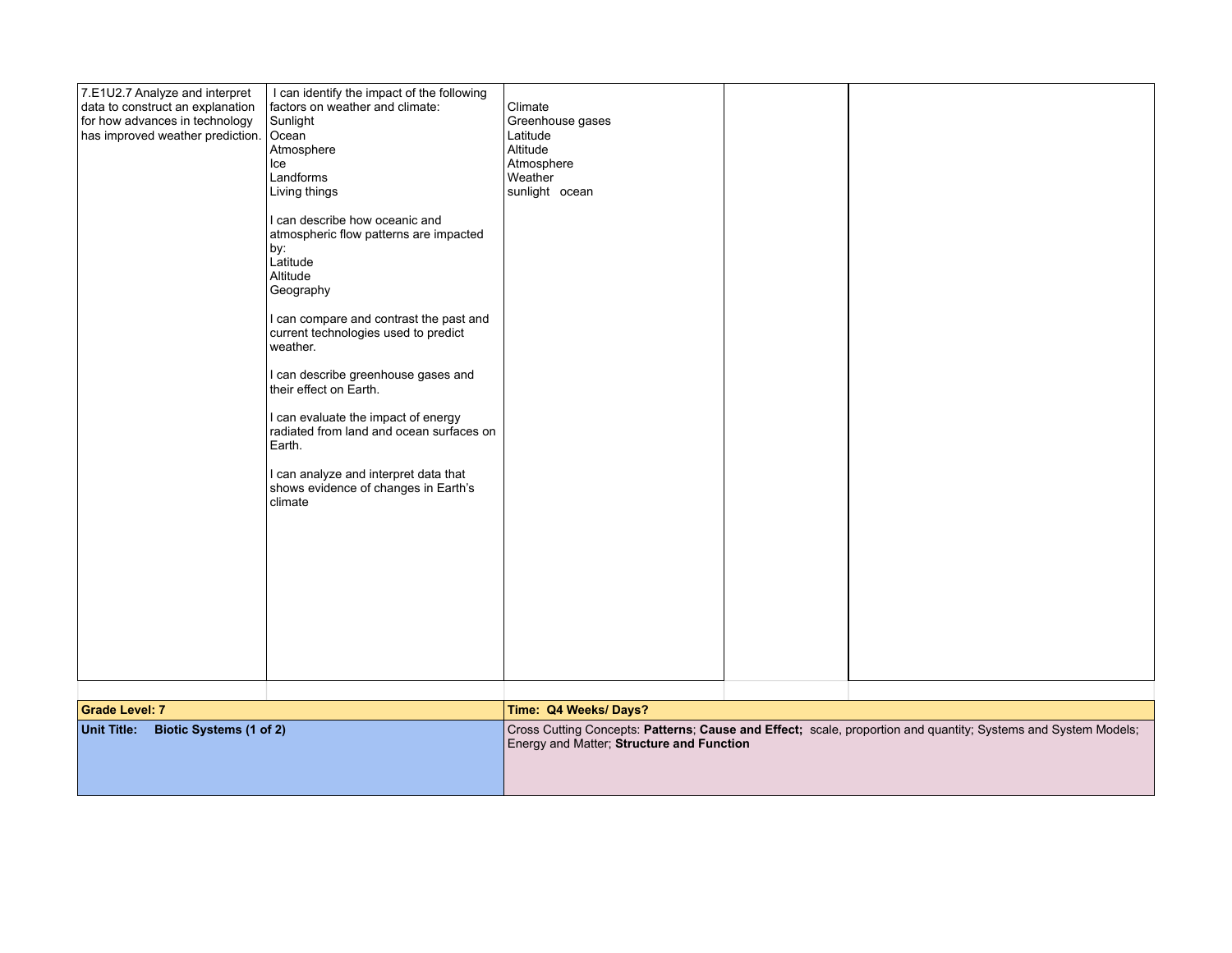| <b>Core Ideas for Knowing Science:</b><br>span.                                                                                                                                                                                                                                                                                                                                                                                                                                                                                                                                                                                                                                                                                                                                                                                                                                                                                                                                                                                                                                                                                                                                                                                                                                                                        | L1: Organisms are organized on a cellular basis and have a finite life       | As new evidence is discovered, models and theories can be revised. |                                          | Core Ideas for Using Science: U1: Scientists explain phenomena using evidence obtained from observations and<br>or scientific investigations. Evidence may lead to developing models and or theories to make sense of phenomena. |  |
|------------------------------------------------------------------------------------------------------------------------------------------------------------------------------------------------------------------------------------------------------------------------------------------------------------------------------------------------------------------------------------------------------------------------------------------------------------------------------------------------------------------------------------------------------------------------------------------------------------------------------------------------------------------------------------------------------------------------------------------------------------------------------------------------------------------------------------------------------------------------------------------------------------------------------------------------------------------------------------------------------------------------------------------------------------------------------------------------------------------------------------------------------------------------------------------------------------------------------------------------------------------------------------------------------------------------|------------------------------------------------------------------------------|--------------------------------------------------------------------|------------------------------------------|----------------------------------------------------------------------------------------------------------------------------------------------------------------------------------------------------------------------------------|--|
| functions?<br>How do plants produce their own energy?<br>How do organisms grow and develop?                                                                                                                                                                                                                                                                                                                                                                                                                                                                                                                                                                                                                                                                                                                                                                                                                                                                                                                                                                                                                                                                                                                                                                                                                            | <b>Essential Questions: How do the structures of organisms enable life's</b> |                                                                    |                                          |                                                                                                                                                                                                                                  |  |
| Learning Progression: All living organisms are made of one or more cells, which can be seen only through a microscope. All the basic processes of life are the results of what<br>happens inside cells. Cells divide to replace aging cells and to make more cells in growth and in reproduction. Food is the energy source they need in order to carry out these and<br>other functions. Some cells in multicellular organisms, as well as carrying out the functions that all cells do, are specialized; for example, muscle, blood and nerve cells carry out<br>specific functions within the organism. Cells are often aggregated into tissues, tissues into organs, and organs into organ systems. In the human body, systems carry out such key<br>functions as respiration, digestion, elimination of waste and temperature control. The circulatory system takes material needed by cells to all parts of the body and removes soluble<br>waste to the urinary system. Stem cells, which are not specialized, are capable of repairing tissues by being programmed for different functions. Cells function best in certain<br>conditions. Both single cell and multi-cellular organisms have mechanisms to maintain temperature and acidity within certain limits that enable the organism to survive. (p. 26) |                                                                              |                                                                    |                                          |                                                                                                                                                                                                                                  |  |
| <b>Standards</b>                                                                                                                                                                                                                                                                                                                                                                                                                                                                                                                                                                                                                                                                                                                                                                                                                                                                                                                                                                                                                                                                                                                                                                                                                                                                                                       | <b>Objectives (I Can)</b>                                                    | <b>Key Vocabulary</b>                                              | <b>Resources</b><br>(Activities/Lessons/ | <b>Assessments</b>                                                                                                                                                                                                               |  |

**Experiments)**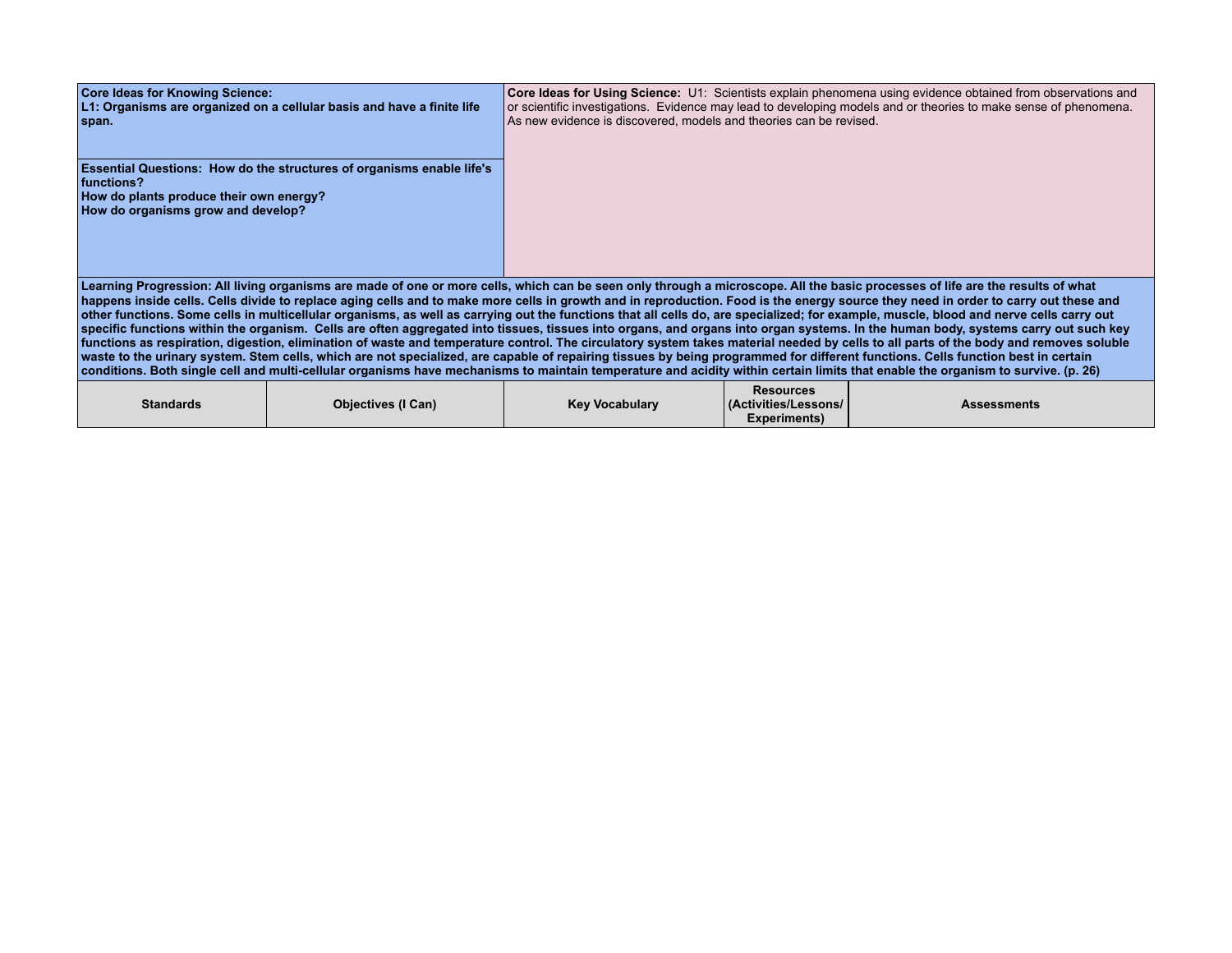| 7.L1U1.8 Obtain, evaluate, and<br>communicate information to<br>provide evidence that all living<br>things are made of cells, cells<br>come from existing cells, and<br>cells are the basic structural and<br>functional unit of all living things<br>7.L1U1.9 Construct an<br>explanation to demonstrate the<br>relationship between major cell<br>structures and cell functions<br>(plant and animal). | I can investigate organisms using a<br>microscope.<br>I can explain how the processes of life<br>begins.<br>I can conduct an investigation describing<br>different types of cells within one<br>multicellular organism.<br>I can label and explain the function the<br>structures within a cell.<br>I can describe how organelles work<br>together to perform a function.<br>Differentiate between plant and animal<br>cells.<br>I can explain the process of cell division<br>(Boundary: just discuss purpose of<br>mitosis).<br>I can describe the purpose of cell<br>reproduction. (Boundary: just discuss<br>purpose of meiosis)<br>I can summarize food as an energy<br>source to carry out functions.<br>I can create a model to describe the<br>interconnectivity of structures and<br>functions of a cell. | Cell Theory<br>Cell Wall<br>Cell Membrane<br>Nucleus<br>Cells<br>Structure<br>Function<br>Organism<br>Tissue<br>Respiration<br>Digestion<br>Circulation<br>Stem Cells<br>Organelles<br>Cell division<br>Mitosis<br>Meiosis<br>Multicellular<br>organ system |  |
|----------------------------------------------------------------------------------------------------------------------------------------------------------------------------------------------------------------------------------------------------------------------------------------------------------------------------------------------------------------------------------------------------------|--------------------------------------------------------------------------------------------------------------------------------------------------------------------------------------------------------------------------------------------------------------------------------------------------------------------------------------------------------------------------------------------------------------------------------------------------------------------------------------------------------------------------------------------------------------------------------------------------------------------------------------------------------------------------------------------------------------------------------------------------------------------------------------------------------------------|-------------------------------------------------------------------------------------------------------------------------------------------------------------------------------------------------------------------------------------------------------------|--|
|                                                                                                                                                                                                                                                                                                                                                                                                          |                                                                                                                                                                                                                                                                                                                                                                                                                                                                                                                                                                                                                                                                                                                                                                                                                    |                                                                                                                                                                                                                                                             |  |
|                                                                                                                                                                                                                                                                                                                                                                                                          |                                                                                                                                                                                                                                                                                                                                                                                                                                                                                                                                                                                                                                                                                                                                                                                                                    |                                                                                                                                                                                                                                                             |  |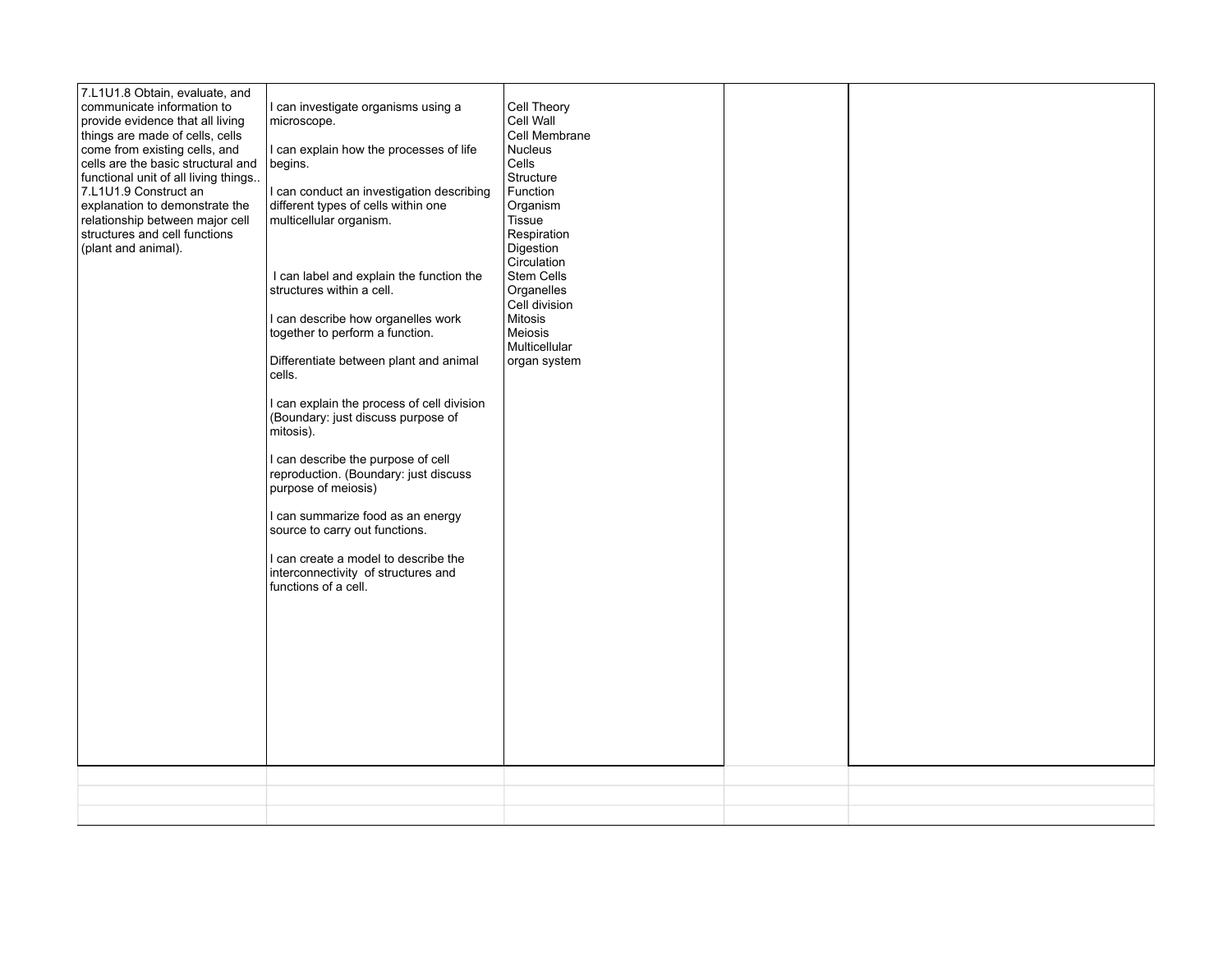| <b>Unit Title:</b><br><b>Biotic Systems (2 of 2)</b>                                                                                                                                                                                                                                                                                                                                                                                                                                                                                                                                                                                                                                                                                                                                                                                                                                                                                                                                                                                                                                                                                                                                                                                                                                                                                                                                                                                                                                                                                                                                                                              |                                                                                                                                         | Energy and Matter; Structure and Function                          |                                          | Cross Cutting Concepts: Patterns; Cause and Effect; scale, proportion and quantity; Systems and System Models;                                                                                                                   |  |  |
|-----------------------------------------------------------------------------------------------------------------------------------------------------------------------------------------------------------------------------------------------------------------------------------------------------------------------------------------------------------------------------------------------------------------------------------------------------------------------------------------------------------------------------------------------------------------------------------------------------------------------------------------------------------------------------------------------------------------------------------------------------------------------------------------------------------------------------------------------------------------------------------------------------------------------------------------------------------------------------------------------------------------------------------------------------------------------------------------------------------------------------------------------------------------------------------------------------------------------------------------------------------------------------------------------------------------------------------------------------------------------------------------------------------------------------------------------------------------------------------------------------------------------------------------------------------------------------------------------------------------------------------|-----------------------------------------------------------------------------------------------------------------------------------------|--------------------------------------------------------------------|------------------------------------------|----------------------------------------------------------------------------------------------------------------------------------------------------------------------------------------------------------------------------------|--|--|
| <b>Core Ideas for Knowing Science:</b><br>span.                                                                                                                                                                                                                                                                                                                                                                                                                                                                                                                                                                                                                                                                                                                                                                                                                                                                                                                                                                                                                                                                                                                                                                                                                                                                                                                                                                                                                                                                                                                                                                                   | L1: Organisms are organized on a cellular basis and have a finite life                                                                  | As new evidence is discovered, models and theories can be revised. |                                          | Core Ideas for Using Science: U1: Scientists explain phenomena using evidence obtained from observations and<br>or scientific investigations. Evidence may lead to developing models and or theories to make sense of phenomena. |  |  |
| <b>Essential Questions:</b><br>How have living organisms changed the Earth?                                                                                                                                                                                                                                                                                                                                                                                                                                                                                                                                                                                                                                                                                                                                                                                                                                                                                                                                                                                                                                                                                                                                                                                                                                                                                                                                                                                                                                                                                                                                                       | How do internal and external factors affect an organism's stability?<br>How have Earth's changing conditions impacted living organisms? |                                                                    |                                          |                                                                                                                                                                                                                                  |  |  |
| Learning Progression: All living things are made of cells. Life is the quality that distinguishes living things - composed of living cells, from nonliving objects or those that have died.<br>While a simple definition of life can be difficult to capture, all living things - that is to say all organisms -can be characterized by common aspects of their structure and functioning.<br>Organisms are complex, organized and built on a hierarchical foundation of elements and atoms, to cells and systems of individual organisms to species and populations living and<br>interacting in complex ecosystems. Organisms range in composition from a single cell (unicellular microorganisms) to multicellular organisms, in which different groups of large<br>number of cells work together to form systems of tissues and organs (e.g. circulatory, respiratory, nervous, musculoskeletal), that are specialized for particular functions. Organisms<br>respond to stimuli from their environment and actively maintain their internal environment through homeostasis. (p. 143) In most cases, the energy needed for life is ultimately derived<br>from the sun through photosynthesis (although in some ecologically important cases, energy is derived from reactions involving inorganic chemicals in the absence of sunlight e.g.<br>chemosynthesis). Plants, algae (including phytoplankton), and other energy-fixing microorganisms use sunlight, water and carbon dioxide to facilitate photosynthesis, which stores<br>energy, forms plant matter, releases oxygen, and maintains plants' activities. (p. 147) |                                                                                                                                         |                                                                    |                                          |                                                                                                                                                                                                                                  |  |  |
| <b>Standards</b>                                                                                                                                                                                                                                                                                                                                                                                                                                                                                                                                                                                                                                                                                                                                                                                                                                                                                                                                                                                                                                                                                                                                                                                                                                                                                                                                                                                                                                                                                                                                                                                                                  | <b>Objectives (I Can)</b>                                                                                                               | <b>Key Vocabulary</b>                                              | <b>Resources</b><br>(Activities/Lessons/ | <b>Assessments</b>                                                                                                                                                                                                               |  |  |

**Experiments)**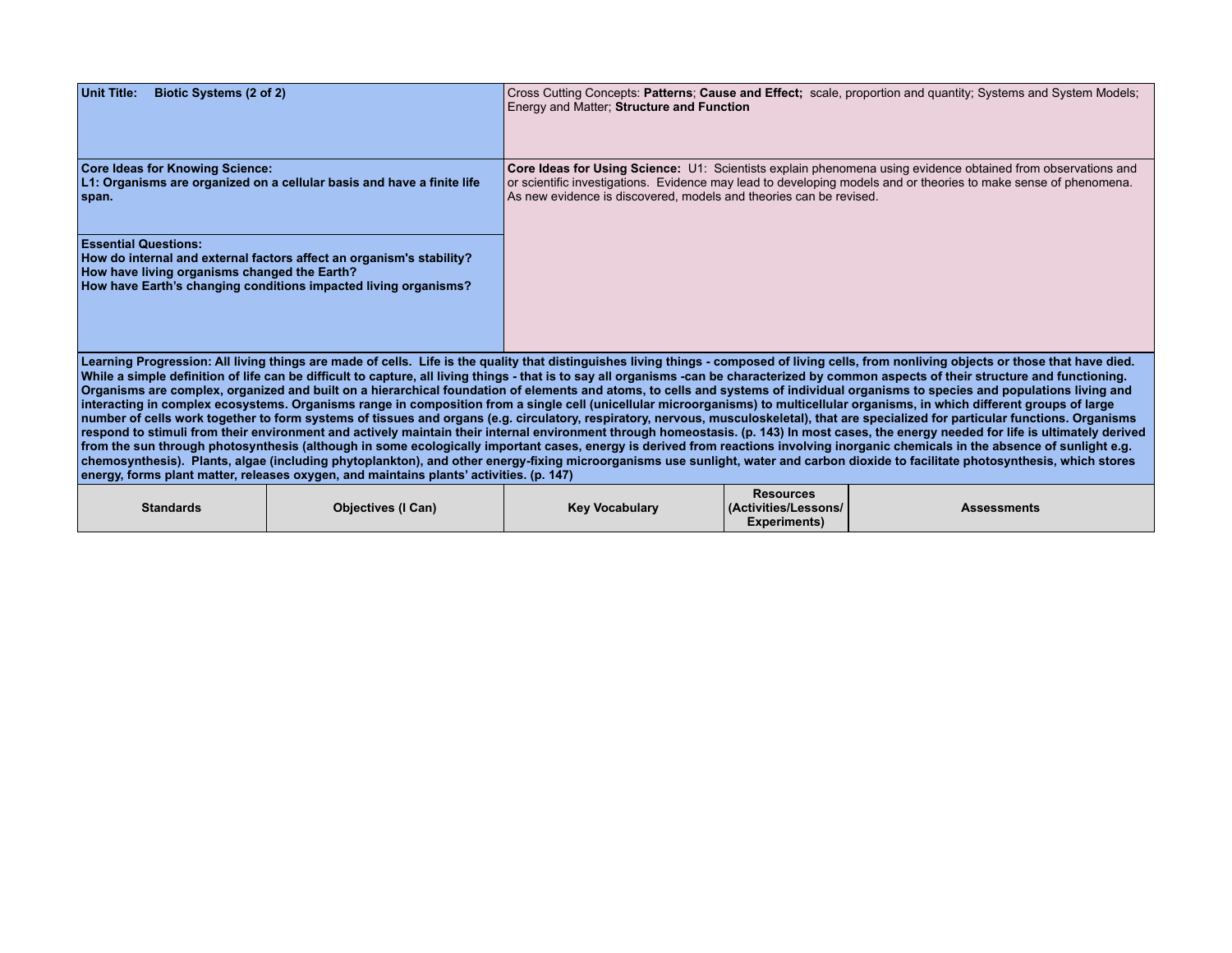| 7.L1U1.10 Develop and use a                              | I can explain the hierarchy of cells,                                                     |                                               | <b>Biotic Systems</b> |  |
|----------------------------------------------------------|-------------------------------------------------------------------------------------------|-----------------------------------------------|-----------------------|--|
| [model] to explain how cells,                            | tissues, organs and systems.                                                              | Phototropism                                  | resources             |  |
| tissues, and organ systems                               |                                                                                           | Hydrotropism                                  |                       |  |
| maintain life (animals).                                 | I can relate the following structures of<br>living organisms to their functions           | Geotropism<br>Xylem                           |                       |  |
| 7.L1U1.11 Explain how                                    | (animals):                                                                                | Phloem                                        |                       |  |
| organisms maintain internal                              | Respiration (gills, lungs)                                                                | Stimulus                                      |                       |  |
| stability and evaluate the effect of                     | Digestion (stomach, intestines, elimination                                               | Response                                      |                       |  |
| the external factors on                                  | of waste)                                                                                 | Photosynthesis                                |                       |  |
| organisms' internal stability.                           | Temperature control                                                                       | Stability                                     |                       |  |
|                                                          | Circulation (heart, veins, arteries,                                                      | Hierarchy                                     |                       |  |
| 7.L2U1.12 Construct an<br>explanation for how some plant | capillaries)                                                                              | Single Cell                                   |                       |  |
| cells convert light energy into                          | I can create a system model of human                                                      | Systems of tissues and organs<br>Homeostatsis |                       |  |
| food energy.                                             | body systems and demonstrate the                                                          | Photosynthesis                                |                       |  |
|                                                          | structure and function of the organs within                                               |                                               |                       |  |
|                                                          | each system.                                                                              |                                               |                       |  |
|                                                          |                                                                                           |                                               |                       |  |
|                                                          | I can explain the patterns within the levels<br>of organization within an organism.       |                                               |                       |  |
|                                                          |                                                                                           |                                               |                       |  |
|                                                          | I can describe the properties and functions                                               |                                               |                       |  |
|                                                          | of stem cells.                                                                            |                                               |                       |  |
|                                                          |                                                                                           |                                               |                       |  |
|                                                          | I can explain how new technology has                                                      |                                               |                       |  |
|                                                          | improved the study of cells through stem                                                  |                                               |                       |  |
|                                                          | cell research.<br>$***$                                                                   |                                               |                       |  |
|                                                          | I can understand the relationships                                                        |                                               |                       |  |
|                                                          | between structures and functions of                                                       |                                               |                       |  |
|                                                          | organisms. (Plant & Animal Cells)                                                         |                                               |                       |  |
|                                                          |                                                                                           |                                               |                       |  |
|                                                          | I can evaluate the cause and effect of new<br>technologies on maintaining the             |                                               |                       |  |
|                                                          | homeostasis in humans.                                                                    |                                               |                       |  |
|                                                          |                                                                                           |                                               |                       |  |
|                                                          | I can develop a basic understanding of the                                                |                                               |                       |  |
|                                                          | role of cells in body systems and how                                                     |                                               |                       |  |
|                                                          | those systems work to support the life<br>functions of the organism.                      |                                               |                       |  |
|                                                          | $***$                                                                                     |                                               |                       |  |
|                                                          | I can compare different structures and                                                    |                                               |                       |  |
|                                                          | functions of plants and animals and                                                       |                                               |                       |  |
|                                                          | explain how they help them grow, survive,                                                 |                                               |                       |  |
|                                                          | and reproduce.                                                                            |                                               |                       |  |
|                                                          | I can explain how cells use light in                                                      |                                               |                       |  |
|                                                          | photosynthesis and change it to make                                                      |                                               |                       |  |
|                                                          | food.                                                                                     |                                               |                       |  |
|                                                          |                                                                                           |                                               |                       |  |
|                                                          | I can relate the following structures of<br>living organisms to their functions (plants): |                                               |                       |  |
|                                                          | Transportation (stomata, roots, xylem,                                                    |                                               |                       |  |
|                                                          | phloem)                                                                                   |                                               |                       |  |
|                                                          | Absorption (roots, xylem, phloem)                                                         |                                               |                       |  |
|                                                          | Response to stimuli (phototropism,                                                        |                                               |                       |  |
|                                                          | hydrotropism, geotropism) - roots, xylem,                                                 |                                               |                       |  |
|                                                          | phloem)                                                                                   |                                               |                       |  |
|                                                          |                                                                                           |                                               |                       |  |
|                                                          | I can understand how cells provide a                                                      |                                               |                       |  |
|                                                          |                                                                                           |                                               |                       |  |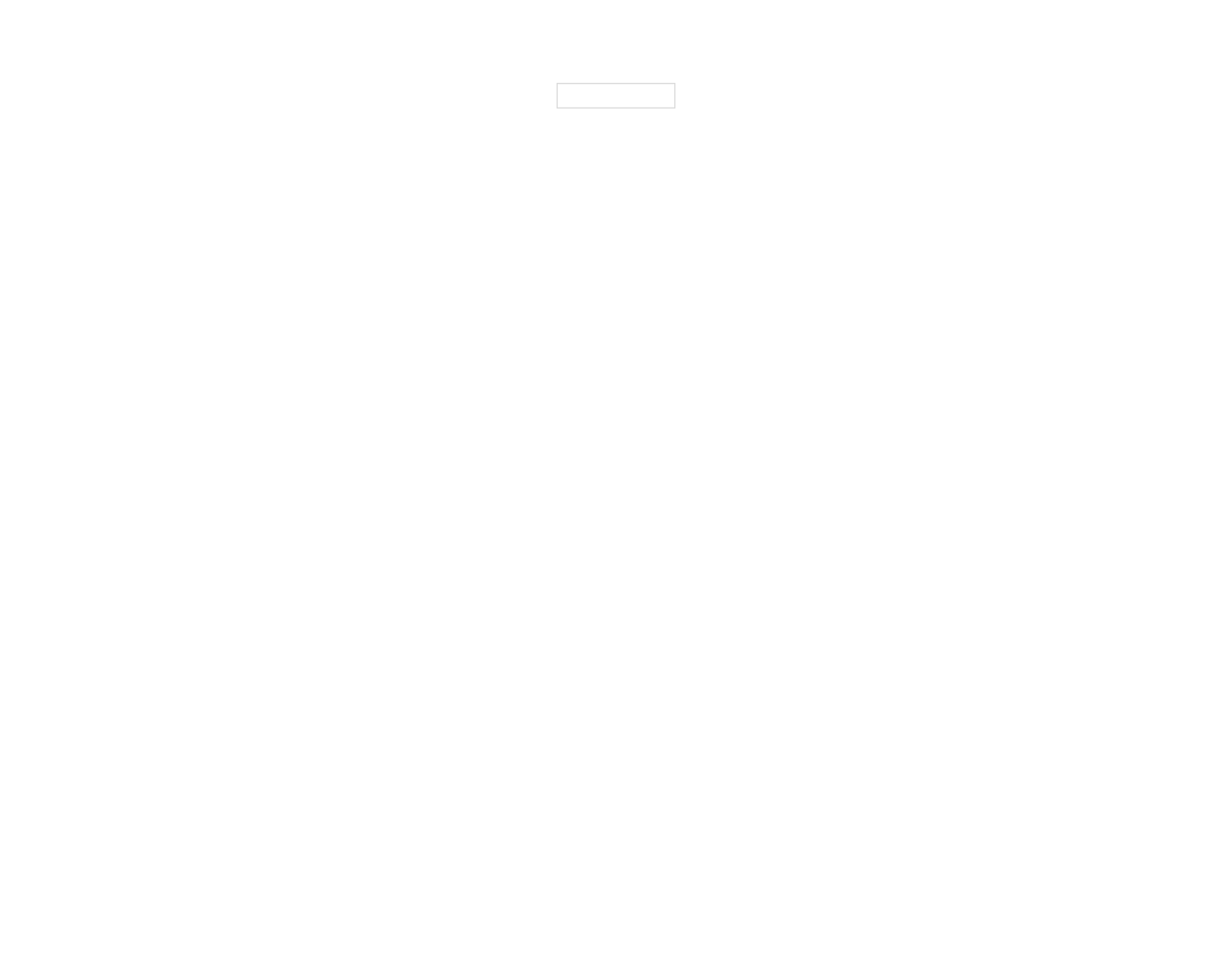| <b>Grade Level: 7</b>                                      |                               | Time: Q3 Weeks/Days?                 |                                                              |                    |
|------------------------------------------------------------|-------------------------------|--------------------------------------|--------------------------------------------------------------|--------------------|
| <b>Unit Title:</b><br><b>Abiotic Energy</b><br><b>Flow</b> |                               | <b>Cross Cutting Concepts:</b>       |                                                              |                    |
| <b>Core Ideas for Knowing</b><br>Science:                  |                               | <b>Core Ideas for Using Science:</b> |                                                              |                    |
| <b>Essential Questions:</b>                                |                               |                                      |                                                              |                    |
| <b>Standards</b>                                           | <b>Objectives (I)</b><br>Can) | <b>Key</b><br><b>Vocabulary</b>      | <b>Resources</b><br>(Activities/Les<br>sons/Experime<br>nts) | <b>Assessments</b> |